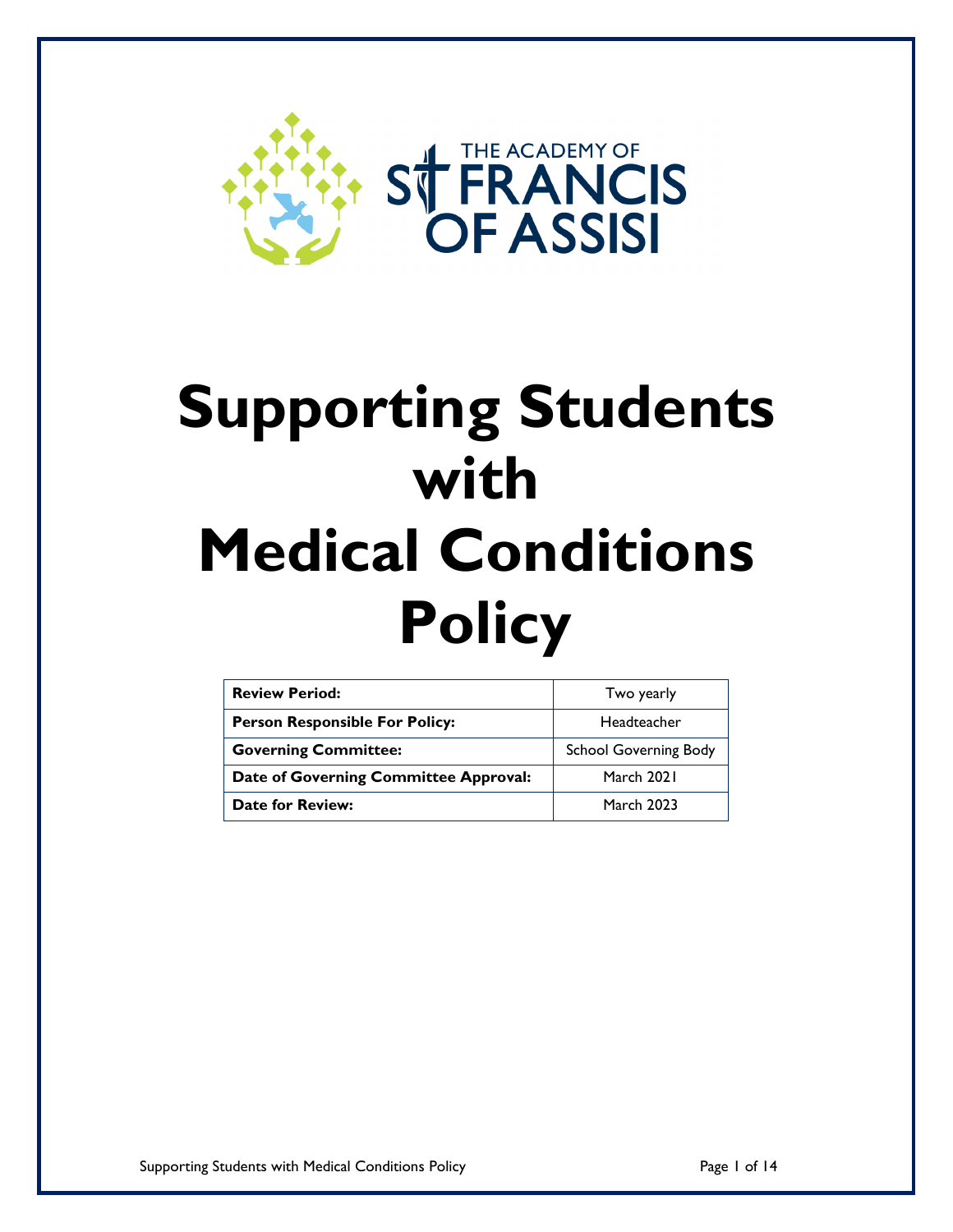## **1 Introduction**

- 1.1 The Academy of St Francis of Assisi is committed to giving all its students opportunities to access the curriculum. Every effort will be made to ensure that students with medical needs experience the best possible care whilst at the Academy. This policy provides a sound basis for ensuring that students with medical needs receive proper care and support at school. In addition, the Academy has adopted the guidance published by the DfE in September 2014 "Supporting Pupils at school with Medical Conditions".
- 1.2 All medical information received by the Academy will be treated confidentially. Information to ensure the safety and care of individual students will be disclosed as appropriate to staff of the Academy. Such procedure will be discussed with the student and parent for their agreement prior to the disclosure. (Throughout this policy, the term "parents" means all those having parental responsibility for a child.)

## **2 Students with long-term medical needs**

- 2.1 Students with medical needs entering the Academy from local primary schools will usually be identified through discussions with the Year 6 teacher. Such information will be checked with the parent to ensure appropriate records are kept and appropriate provision can be made. An Individual Healthcare Plan (Appendix A) will be written for each student with long-term medical needs.
- 2.2 Parents are requested to approach the Academy with any information that they feel the Academy will need to care for individual students. The parent will be required to complete a Medical Statement form to identify any medical needs. This may require endorsement from the student's General Practitioner.
- 2.3 Parents are responsible for informing the Academy of medical issues that arise during the student's time in the Academy.

## **3 Managing Prescribed/Unprescribed Medicines in the Academy**

- 3.1 The Academy's staff in the main office/reception should be informed of any medication brought into the Academy at any time.
- 3.2 Information regarding any prescribed medication should be made available to the student's Form Tutor, Head of Year and Leader of Learning Support-Tara Welsh.
- 3.3 In the event of any special form of administration of medication being required, the parent must contact the Academy so that arrangements can be made for this to occur.
- 3.3.1 The DFE provided further guidance to schools in September 2014 "Supporting Students with Medical Conditions in School" and as a consequence the Academy has adopted a number of proformas which staff are asked to use when managing or administering medicines. These are provided as Appendices and are available from the Main Office.
- 3.3.2 As a general rule, only trained First Aiders will administer prescribed medicines. Medicines should only be administered at school when it would be detrimental to a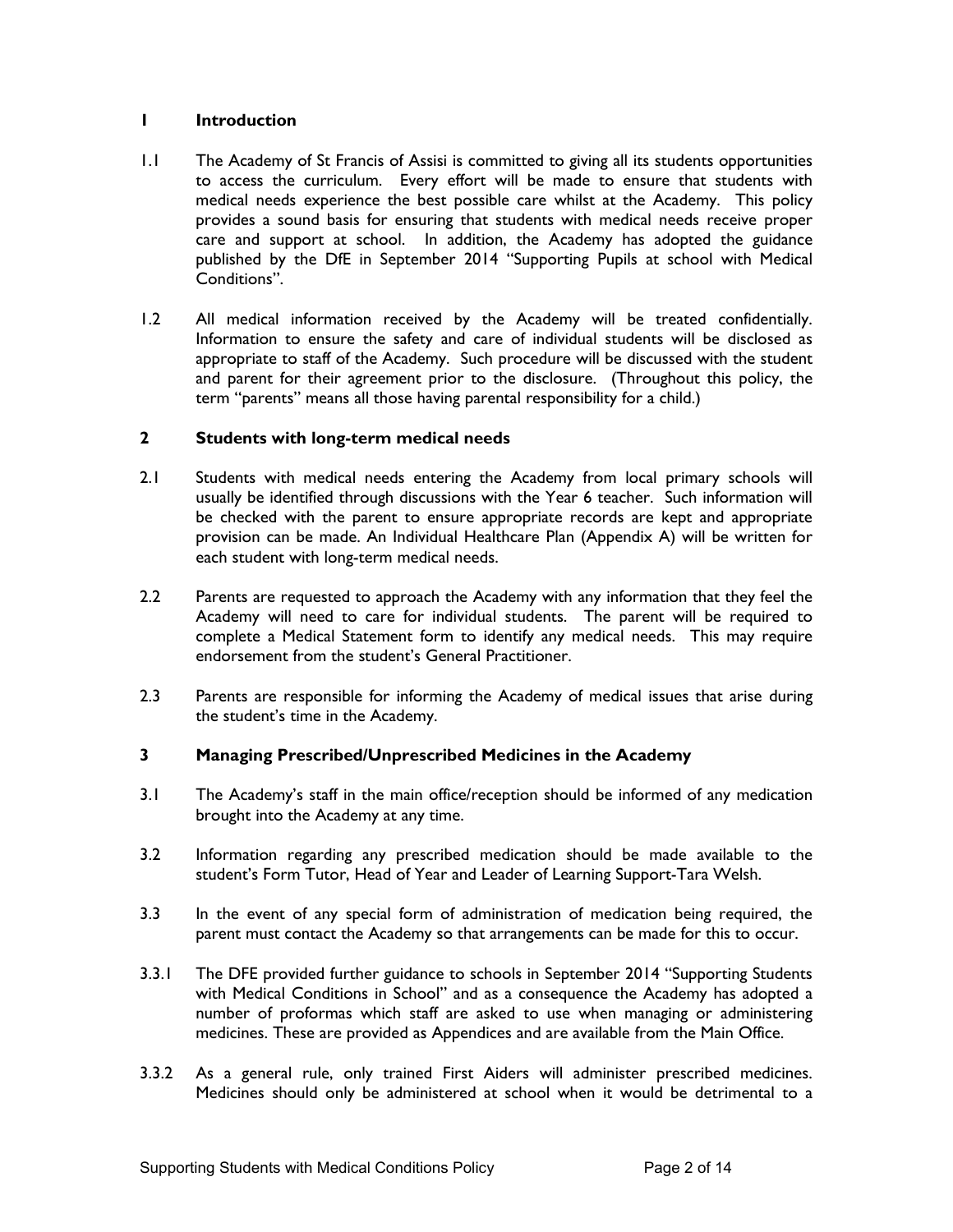child's health or school attendance not to do so. No child under 16 should be given prescription or non-prescription medicines without their parent's written consent (Appendix B)– except in exceptional circumstances where the medicine has been prescribed to the child without the knowledge of the parents. In such cases, every effort should be made to encourage the child or young person to involve their parents while respecting their right to confidentiality. A child under 16 should never be given medicine containing aspirin unless prescribed by a doctor.

- 3.3.3 Only prescribed medicines that are in-date, labelled, provided in the original container as dispensed by a pharmacist and include instructions for administration, dosage and storage should be accepted. The exception to this is insulin which must still be in date, but will generally be available to schools inside an insulin pen or a pump, rather than in its original container.
- 3.3.4 The First Aider in the main office will coordinate the storage and administration of medicines brought into school for pupils. This will be in a locked cabinet in the main office. Relevant staff will be informed of where the key is kept and this must be returned there after each use. Students should know where their medicines are at all times and be able to access them immediately. Where relevant, they should know who holds the key to the storage facility. Medicines and devices such as asthma inhalers, blood glucose testing meters and adrenaline pens should be always readily available to students and not locked away. This is particularly important to consider when outside of school premises, eg on school trips.
- 3.3.5 A record should be kept of any doses used and the amount of the controlled drug held in the academy (Appendix C). Staff administering medicines should do so in accordance with the prescriber's instructions and should record all medicines administered to individual students, stating what, how and how much was administered, when and by whom (Appendix C). Any side effects of the medication to be administered at school should be noted.
- 3.3.6 When no longer required, medicines should be returned to the parent to arrange for safe disposal. Sharps boxes should always be used for the disposal of needles and other sharps.

## **4 Illness and Injury in the Academy**

- 4.1 If a student complains of feeling unwell they should be observed and condition considered over short period of time by class teacher. If student's condition deteriorates, student complains of continued illness or staff member feels concern and that student is unable to learn, and take part in the lesson, then that student should be directed to their Head of Year with a note in their planner explaining the concern, accompanied by another student if necessary. If the teacher feels that the student is too ill to be moved, then a designated First Aid member of staff should be called. First Aid should be administered, as appropriate. If it is thought that follow-up treatment is required, the parent will be contacted.
- 4.2 If the student has an injury, or has had an accident and it is not considered to be serious, but needs immediate attention then they should be sent to the main office and a first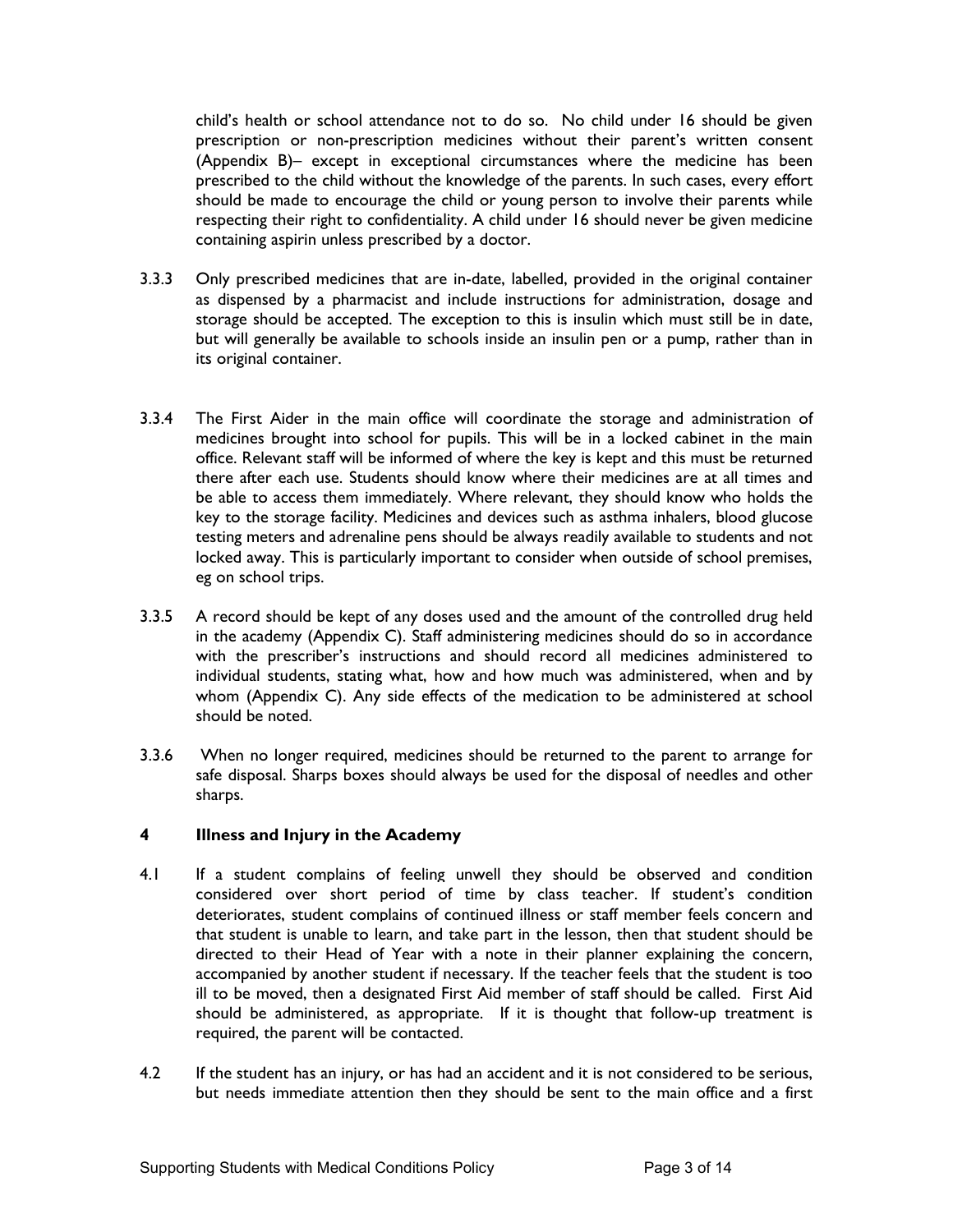aider will be called for. The member of staff may choose to send someone with the injured student or not, as in how serious they consider the injury to be. Notes should always be written in planners to explain why students are out of class.

- 4.3 If an injury or accident occurs and is judged to be of a serious nature, the staff member must send for a First Aider. This can be done via the main office or by contacting Channel 4 on a radio. If the accident is judged to be serious and could perhaps involve a spinal injury, **the student must not be moved**.
- 4.4 The First Aider must decide if an ambulance should be summoned (Appendix F) and the movement of the student be left to the crew. A member of SLT should be informed immediately that an ambulance has been called. Parents should be informed immediately. If the student needs to be taken to hospital and parents are not available or yet on site then a member of Staff should accompany the student and remain there until the parent arrives.
- 4.5 The accident book should be completed for all accidents and serious sicknesses which may or may not require hospital treatment. The book is held in the main office.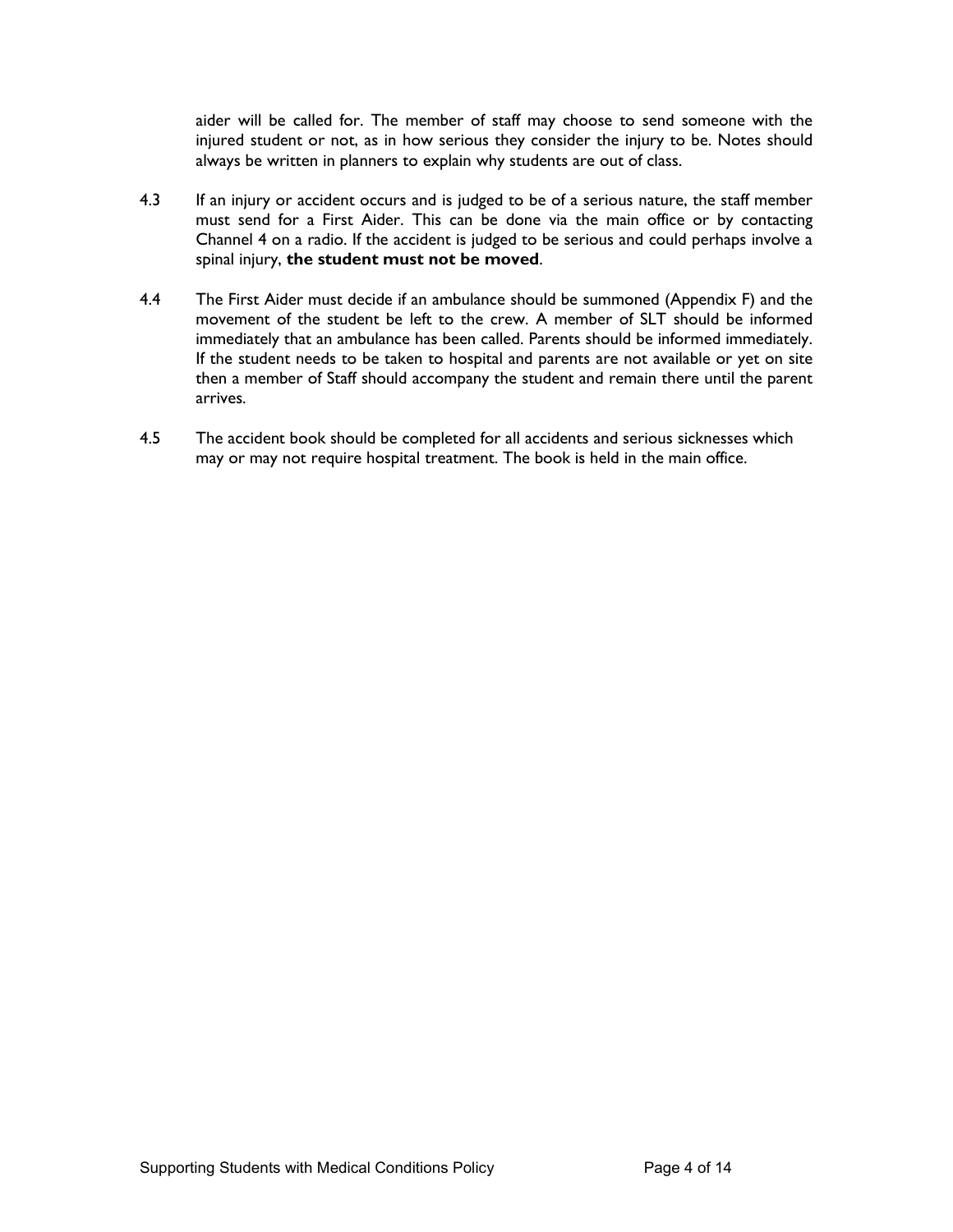## **5 Academy off-site visits**

5.1 The Academy believes that all students are entitled to participate fully in activities associated with the Academy and will attempt at all times to accommodate students with medical conditions having completed an appropriate risk assessment. Staff should be aware of how a student's medical condition will impact on their participation, but there should be enough flexibility for all students to participate according to their own abilities and with any reasonable adjustments. Staff should make arrangements for the inclusion of pupils in such activities with any adjustments as required unless evidence from a clinician such as a GP states that this is not possible. Staff should consider what reasonable adjustments they might make to enable children with medical needs to participate fully and safely on visits. It is best practice to carry out a risk assessment so that planning arrangements take account of any steps needed to ensure that pupils with medical conditions are included.

## **6 Policy on specific medical issues**

- 6.1 The Academy welcomes all students and encourages them to participate fully in all activities.
- 6.2 The Academy will advise staff on the practical aspects of management of:
	- i Asthma attacks
	- ii Diabetes
	- iii Epilepsy
	- iv An Anaphylactic Reaction
- 6.3 The Academy will keep a record of students who may require such treatment.
- 6.4 The Academy expects all parents whose students may require such treatment to ensure that appropriate medication has been lodged with the Academy together with clear guidance on the usage of the medication.

## **7 Monitoring, Evaluation and Review**

7.1 The Governing Body will review this policy at least every two years and assess its implementation and effectiveness. The policy will be promoted and implemented throughout the Academy.

#### **References**

DfE September 2014 "Supporting Pupils at school with Medical Conditions".

DfEE Circular 14/96 "Supporting Pupils with Medical Needs in School"

DFES Guidance March 2005 "Managing Medicines in Schools and Early Years Settings"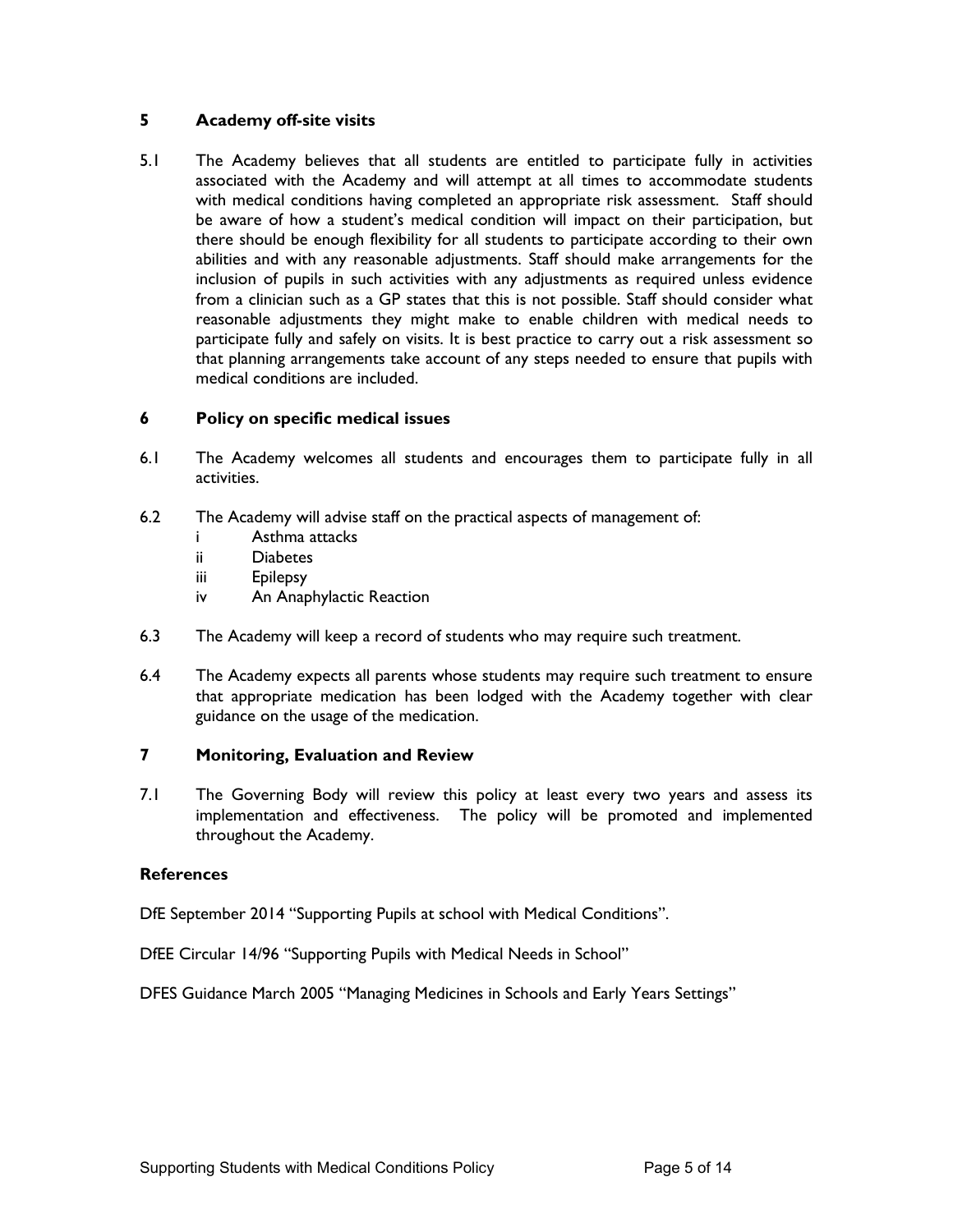# Appendix A: parental agreement for setting to **MEDICAL FORM 1**

# **The Academy of St Francis of Assisi**

## **Contacting Emergency Services**

## **Request for an Ambulance**

**Dial 999, ask for ambulance and be ready with the following information**

- 1. Your telephone number
- 2. Give your location as follows **The Academy of St Francis of Assisi, Gardeners Drive, off Sheil Road**
- 3. State that the postcode is **L6 7UR**
- 4. Give exact location in the Academy
- 5. Give your name
- 6. Give name of pupil and a brief description of pupil's symptoms
- 7. Inform Ambulance Control of the best entrance and state that the crew will be met and taken to

## **Speak clearly and slowly and be ready to repeat information if asked**

Put a completed copy of this form by the telephone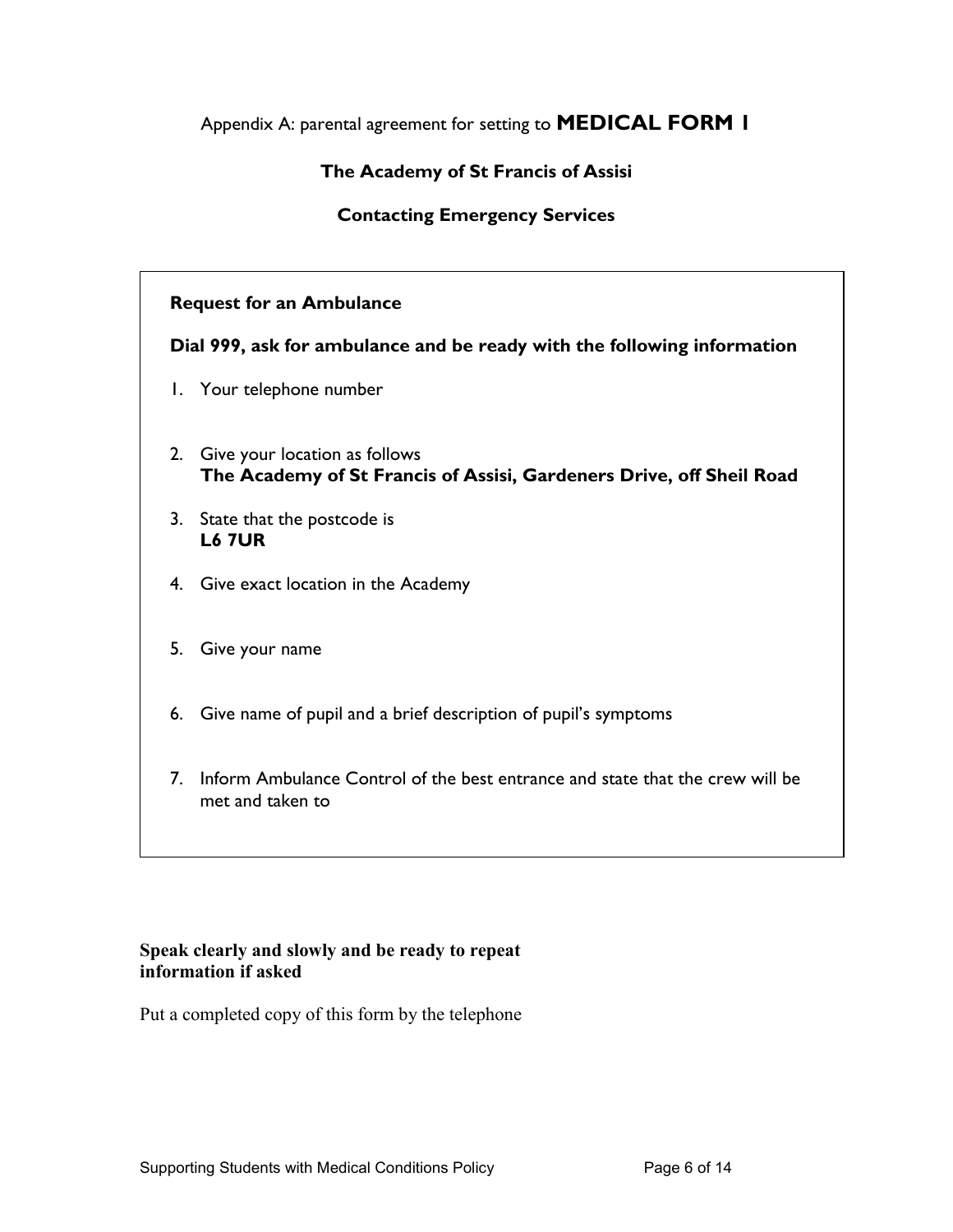# **MEDICAL FORM 2**

# **The Academy of St Francis of Assisi**

# **Health Care Plan**

| Name of school                    | The Academy of St Francis of Assisi |
|-----------------------------------|-------------------------------------|
| Child's name                      |                                     |
| Group/class/form                  |                                     |
| Date of birth                     | $\overline{1}$                      |
| Child's address                   |                                     |
| Medical diagnosis or condition    |                                     |
| Date                              | $\overline{1}$<br>$\prime$          |
| <b>Review date</b>                | $\overline{I}$                      |
| <b>Family Contact Information</b> |                                     |
| Name                              |                                     |
| Phone no. (work)                  |                                     |
| (home)                            |                                     |
| (mobile)                          |                                     |
| Name                              |                                     |
| Phone no. (work)                  |                                     |
| (home)                            |                                     |
| (mobile)                          |                                     |
| <b>Clinic/Hospital Contact</b>    |                                     |
| Name                              |                                     |
| Phone no.                         |                                     |
| G.P.                              |                                     |
| Name                              |                                     |
| Phone no.                         |                                     |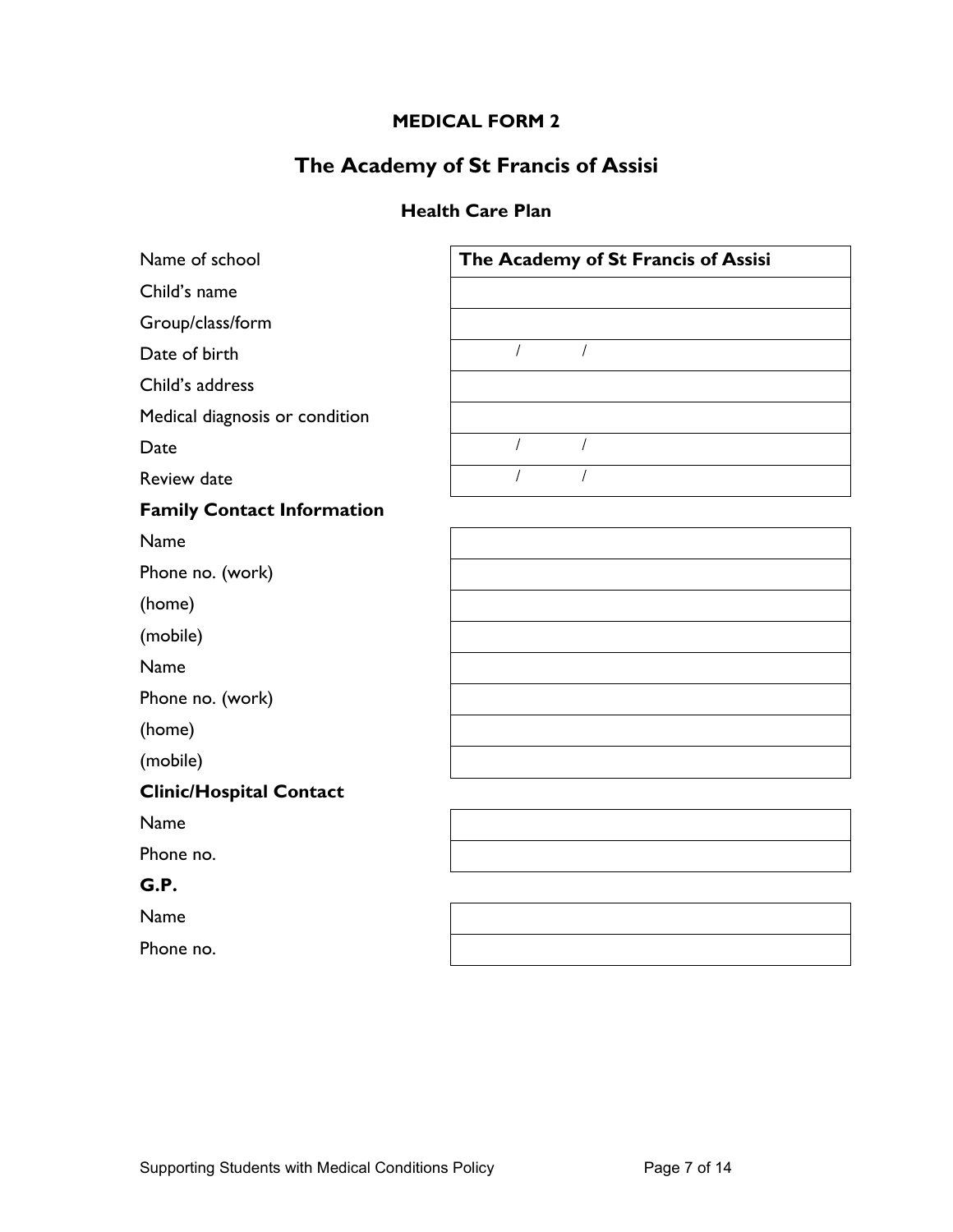Describe medical needs and give details of child's symptoms

Daily care requirements *(e.g. before sport/at lunchtime)*

Describe what constitutes an emergency for the child, and the action to take if this occurs

Follow up care

Who is responsible in an emergency *(state if different for off-site activities)*

Form copied to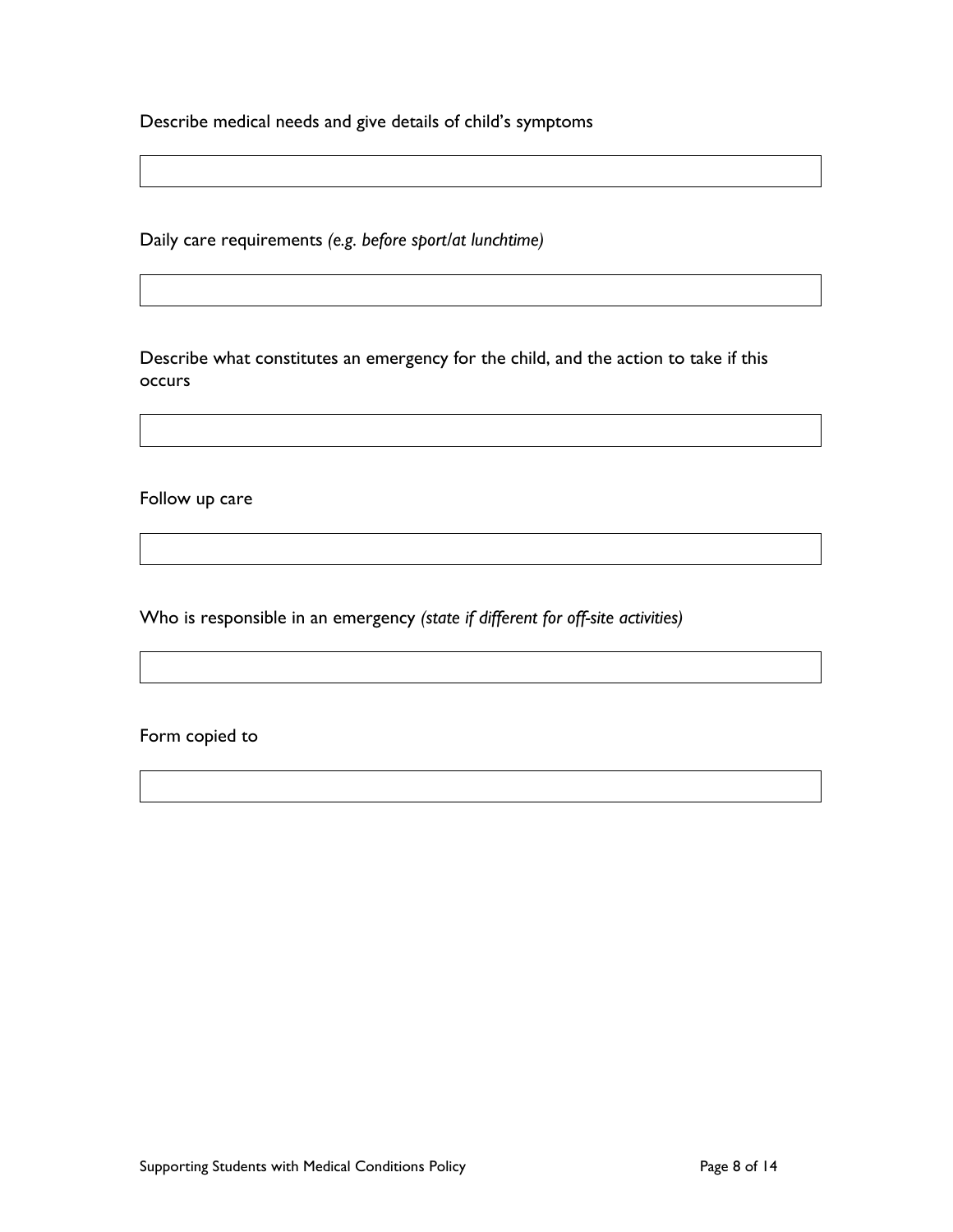# **MEDICAL FORM 3A**

## **Parental Agreement for Academy to Administer Medicine**

The Academy will not give your child medicine unless you complete and sign this form and that the school or setting has a policy that the staff can administer medicine.

Name of child

Date of birth

Group/class/form

Medical condition or illness

## **Medicine**

Name/type of medicine *(as described on the container)*

Date dispensed

Expiry date

Agreed review date to be initiated by

Dosage and method

Timing

Special precautions

Are there any side effects that the Academy needs to know about?

Self administration

Procedures to take in an emergency

## **Contact Details**

Name

Daytime telephone no.

Relationship to child

Address

I understand that I must deliver the medicine personally to

I accept that this is a service that the Academy is not obliged to undertake.

I understand that I must notify the Academy of any changes in writing.

Name of school **Name of school** The Academy of St Francis of Assisi

 $\sqrt{ }$ 

 $\sqrt{ }$ 

 $\overline{1}$  $\sqrt{ }$  $\overline{1}$  $\overline{1}$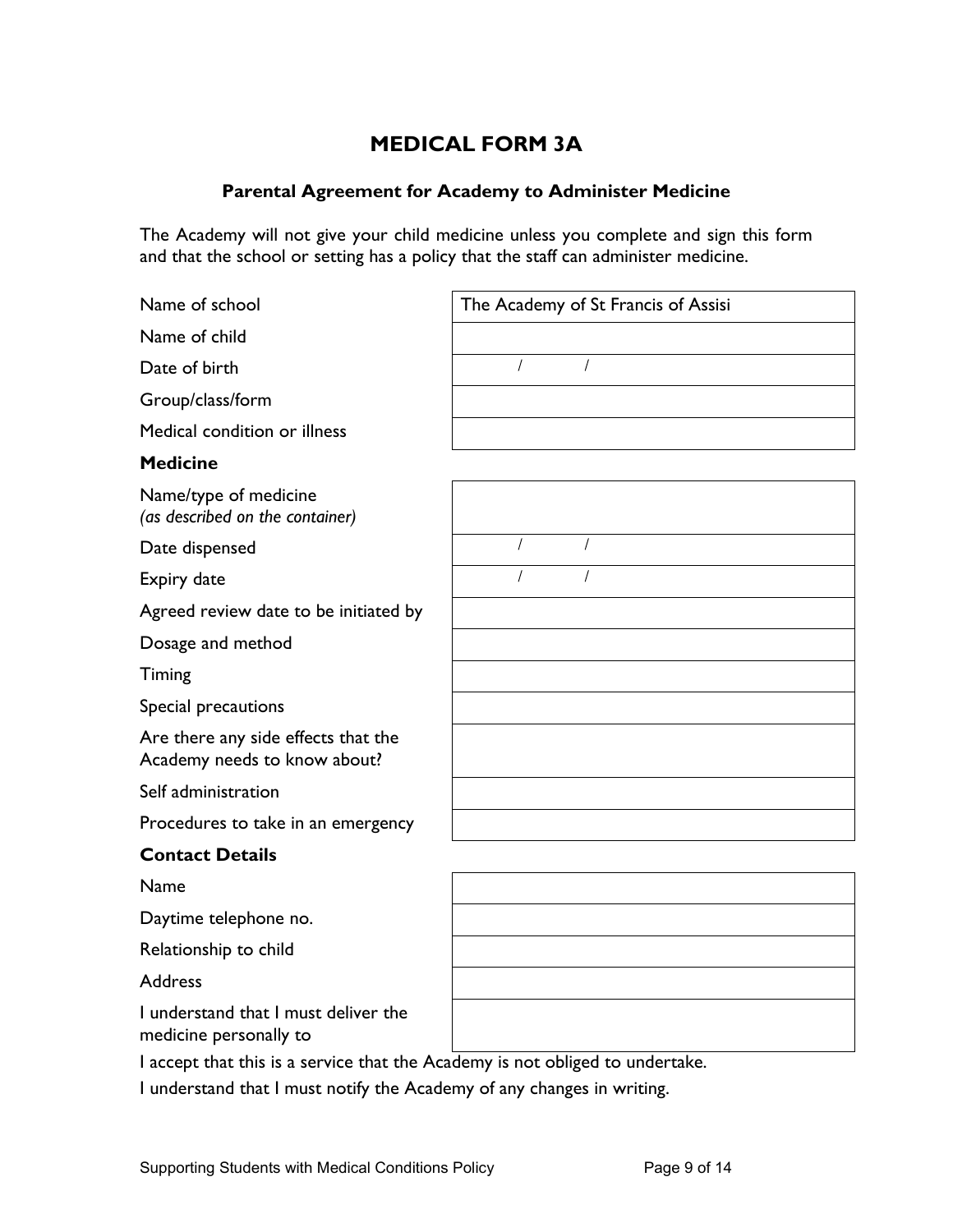#### Date \_\_\_\_\_\_\_\_\_\_\_\_\_\_\_\_\_\_\_\_\_\_\_ Signature(s) \_\_\_\_\_\_\_\_\_\_\_\_\_\_\_\_\_\_\_\_\_\_\_\_\_\_\_\_ **MEDICAL FORM 3B**

## **Parental Agreement for Academy to Administer Medicine**

The Academy will not give your child medicine unless you complete and sign this form.

| Name of school                                                                 | The Academy of St Francis of Assisi |  |  |  |
|--------------------------------------------------------------------------------|-------------------------------------|--|--|--|
| Date                                                                           |                                     |  |  |  |
| Child's name                                                                   |                                     |  |  |  |
| Group/class/form                                                               |                                     |  |  |  |
| Name and strength of medicine                                                  |                                     |  |  |  |
| Expiry date                                                                    |                                     |  |  |  |
| How much to give (i.e. dose to be given)                                       |                                     |  |  |  |
| When to be given                                                               |                                     |  |  |  |
| Any other instructions                                                         |                                     |  |  |  |
| Number of tablets/quantity to be given<br>to school/setting                    |                                     |  |  |  |
| Note: Medicines must be in the original container as dispensed by the pharmacy |                                     |  |  |  |
| Daytime phone no. of parent or adult<br>contact                                |                                     |  |  |  |

Name and phone no. of GP

Agreed review date to be initiated by

The above information is, to the best of my knowledge, accurate at the time of writing and I give consent to Academy staff administering medicine in accordance with Academy policy. I will inform the Academy immediately, in writing, if there is any change in dosage or frequency of the medication or if the medicine is stopped.

| Parent's signature |  |
|--------------------|--|
|                    |  |

| Print name |  |
|------------|--|
|            |  |

Date \_\_\_\_\_\_\_\_\_\_\_\_\_\_\_\_\_\_\_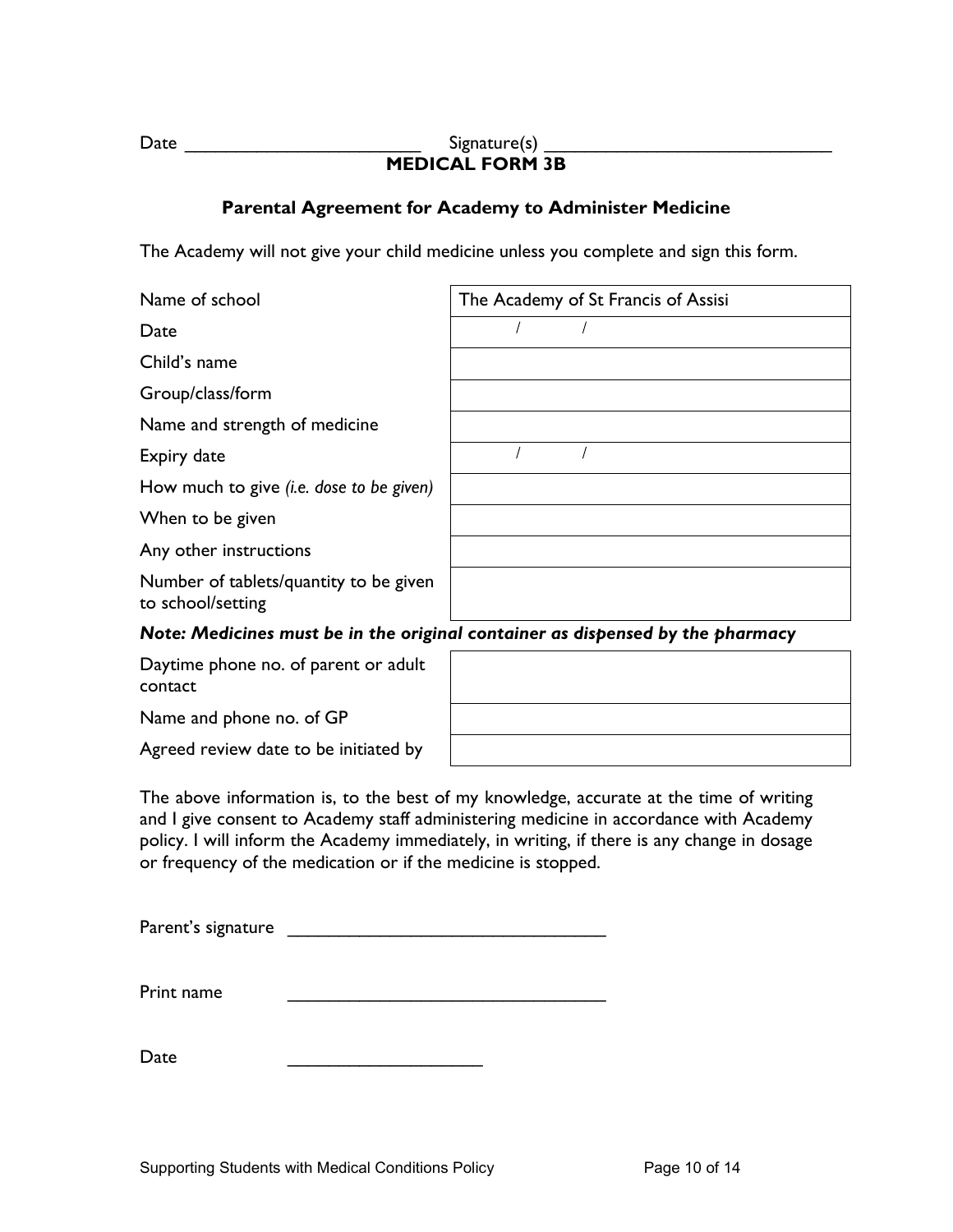## **MEDICAL FORM 4**

## **The Academy of St Francis of Assisi**

# **Academy Agreement to Administer Medicine**

| Date   |
|--------|
| Signed |

*(The Principal/ member of staff)*

If more than one medicine is to be given a separate form should be completed for each one.